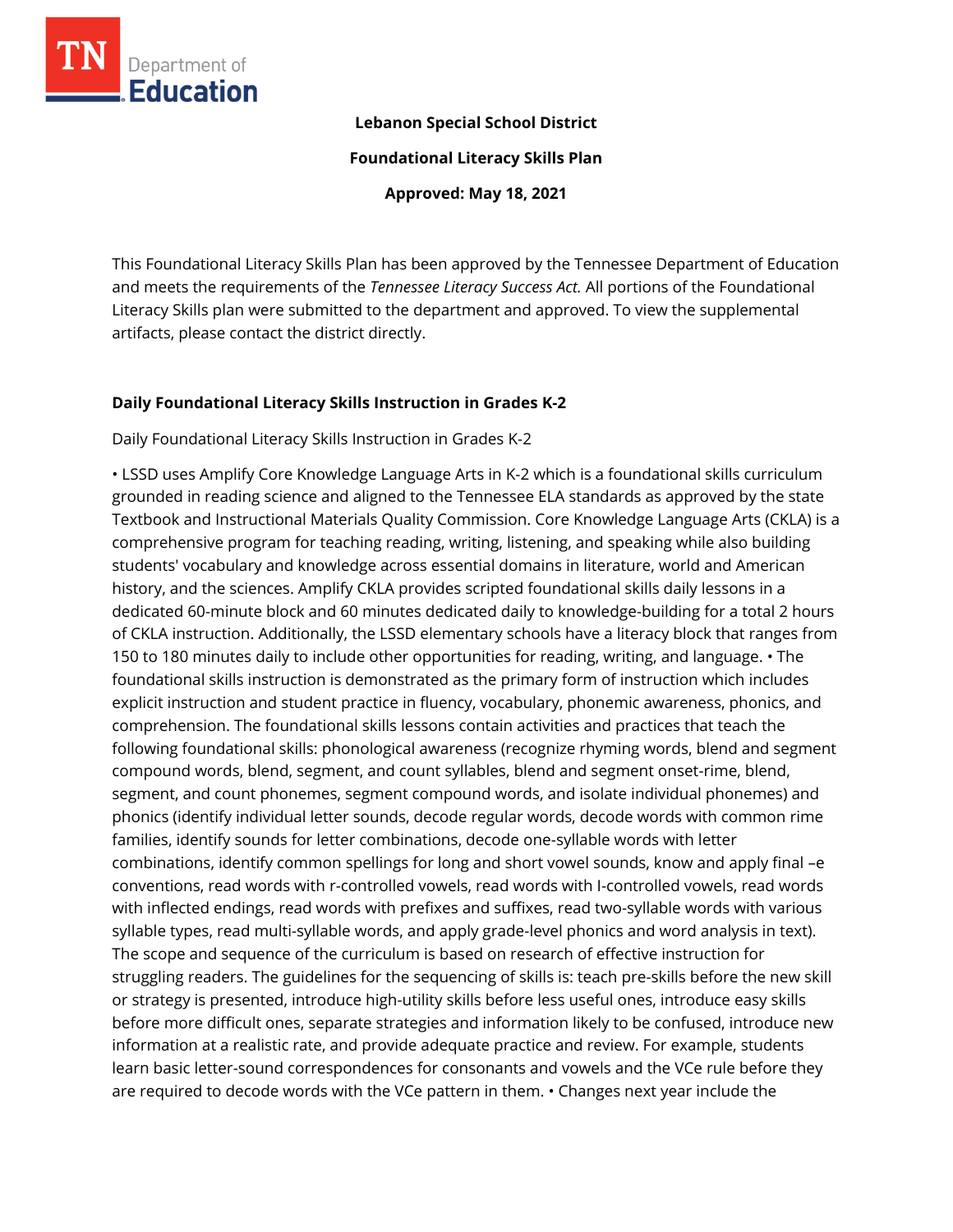addition of a dedicated K-2 Literacy Coach to provide coaching and support for K-2 teachers in the explicit teaching of foundational skills supplement and implementation of the CKLA foundational skills strand. • Daily grades K-2 master scheduled included.

### **Daily Foundational Literacy Skills Instruction in Grades 3-5**

Daily Foundational Literacy Skills Instruction in Grades 3-5

• LSSD has an integrated literacy block for grades 3-5 that is grounded in reading science aligned to Tennessee ELA standards. Our district adopted, purchased, and implemented the Great Minds Wit & Wisdom curriculum this current year for grades 3-5. The curriculum materials were selected from the TN Textbook and Instructional Materials Quality Commission and includes morphology, grammar, spelling, writing, and fluency. This curriculum has daily 30 minutes of dedicated embedded foundational skills instruction in each daily lesson using an evidence-based approach. Each daily 90-minute lesson also includes explicit supports for fluency, vocabulary, and comprehension. The total block of time devoted to ELA in grades 3-5 is 120 to 180 minutes daily. Every text that Wit & Wisdom students touch is authentic, of the highest quality, and chosen to meet their social-emotional learning needs. Students use these texts at every turn to learn—and eventually to master—essential reading, writing, speaking, and listening skills as well as grammar and vocabulary. Along the way, students explore important topics such as the four seasons, the American Revolution, and space exploration. With Wit & Wisdom, students practice reading, writing, speaking and listening, academic vocabulary, and style and conventions in concert to build holistic ELA knowledge. Every module of each grade is crafted around a topic essential for building knowledge, vocabulary, and writing skills. These topics strategically reoccur, empowering students to deepen understanding of core knowledge while scaffolding to writing and speaking on increasingly complex ideas. • Continuing improvements for next year include our on-going professional development support provided to all ELA grades 3-5 teachers throughout the year by the vendor Great Minds. • Wit & Wisdom lessons reinforce the explicit instruction provided by a foundational skills curriculum through occasionally having students transfer previously learned foundational skills to a lesson's reading or writing tasks about complex texts. For example, some writing lessons cue teachers to review previously taught sound-spelling patterns that students are frequently misspelling, then give students time to edit their text-based writing with a focus on those patterns. • Students build knowledge by reading and connecting Wit & Wisdom texts; o engage in explicit writing instruction and frequent, diverse writing opportunities, which enable them to articulate their understanding of texts; o actively speak and listen, demonstrating and reinforcing their learning in reading, writing, and language; o study vocabulary to improve comprehension of complex texts, increase knowledge of words and word parts, determine the meanings of unknown words; o regularly practice fluency, reading with accuracy at an appropriate rate and with appropriate phrasing and expression to deepen comprehension; o analyze visual art as a text, examining evidence within the "four corners of the frame"; o and actively engage with texts and tasks, navigating productive struggle.

#### **Approved Instructional Materials for Grades K-2**

Amplify - K-5 Core Knowledge Language Arts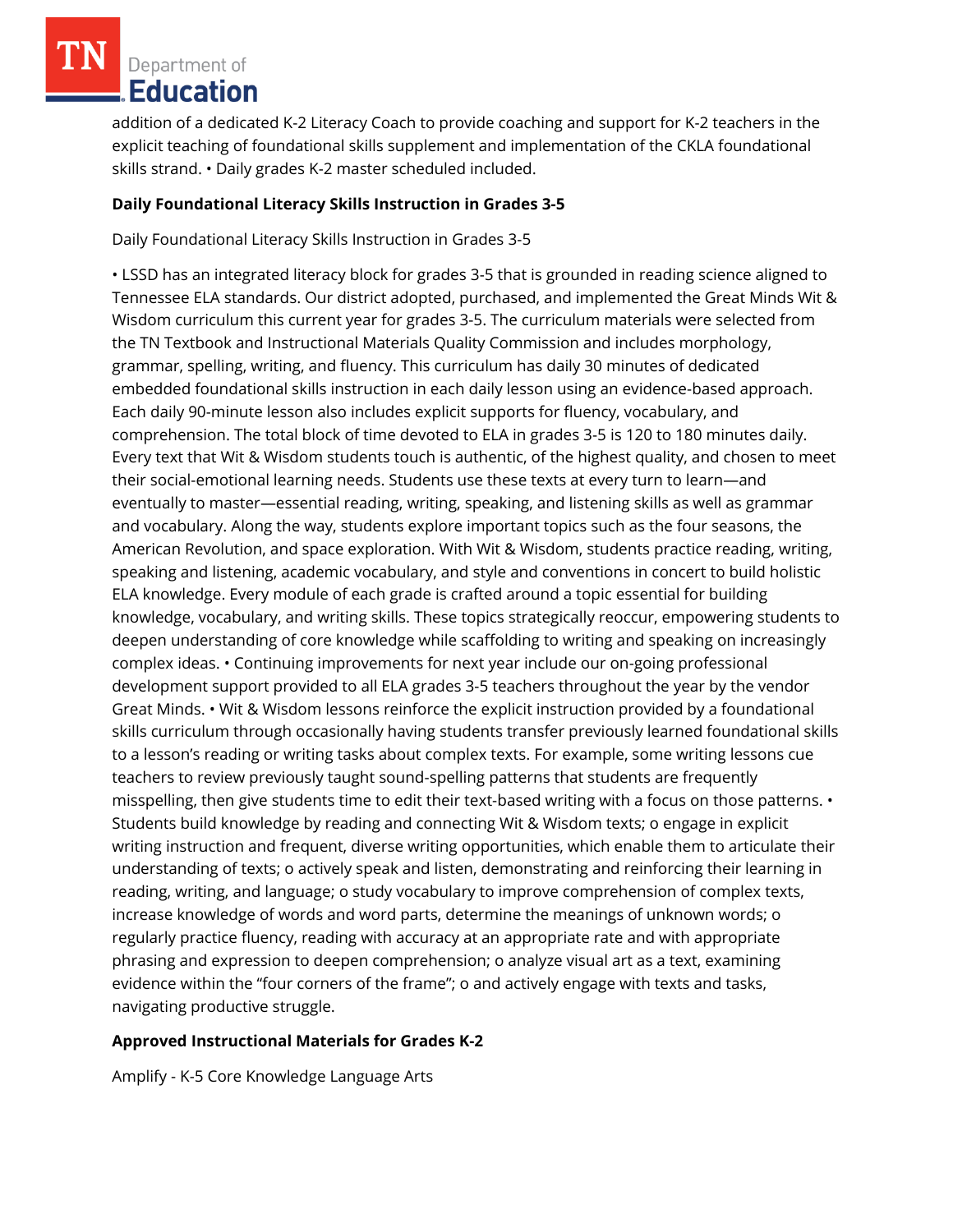#### **Approved Instructional Materials for Grades 3-5**

Great Minds - 3-5 Wit and Wisdom

## **Universal Reading Screener for Grades K-5. This screener complies with RTI<sup>2</sup>and Say Dyslexia requirements.**

Universal Reading Screeners for LSSD comply with RTI2 and Say Dyslexia requirements.

• The universal reading screener for grades K-2 is DIBELS (Dynamic Indicators of Basic Early Literacy Skills). Three benchmark assessments are given in fall (August), winter (December), and spring (May). Progress monitoring occurs every two weeks for students showing some risk. DIBELS is on the state approved list of reading screeners.

• The universal reading screener for grades 3-5 is Curriculum Associates I-Ready Reading. Three benchmark assessments are given in fall (August), winter (December), and spring (April). Progress monitoring occurs every two weeks for students showing some risk.

I-Ready Reading is on the state approved list of reading screeners.

#### **Intervention Structure and Supports**

Intervention Structure and Supports

• RTI2 Reading Intervention Structure:

• Data is analyzed from our Universal Screeners (K-2 DIBELS & 3-5 I-Ready Reading) in grade level PLCs, and students are identified as Tier I, Tier II, or Tier III. Students that score below 10% are identified as Tier III and are placed in a Tier III intervention group based upon their reading skill deficit. These students receive intensive small group (less than 5 students per group) intervention for a minimum of 45 minutes each day. The Reading Specialist or the Title I reading interventionist are responsible for providing these reading interventions. Students in Tier III intervention are progress monitored weekly, and teachers complete an individual student intervention log to document student data. Students that score between 11%-25% are considered Tier II. These students receive intensive small group (less than 10 students) intervention for a minimum of 30 minutes per day. The Reading Specialist, the Title I reading interventionist, or a highly trained teacher in the area of reading are responsible for providing the Tier II interventions. Students in Tier II are progress monitored every 2 weeks and teachers complete an individual student intervention log to document student data. Parents are notified if their child is Tier II or Tier III and are made aware of the intervention group that they are in to support their learning needs. Fidelity checks are done every 4 ½ weeks by school administration. If students are not making progress in Tier II or Tier III after 4 data points, then the intervention being used is modified or changed to promote student growth. RTI2 meetings are also held every 4 ½ weeks to analyze student progress, make changes to interventions utilized, and re-adjust student groups based upon growth.

• Once a student is identified as either Tier II or Tier III, they are administered the PASI or PSI screeners to drill down to the specific reading skill deficit area. The intervention is then differentiated to address these specific skills. Evidence-based programs are utilized in the intervention setting. We incorporate 95% group reading intervention programs/materials; we use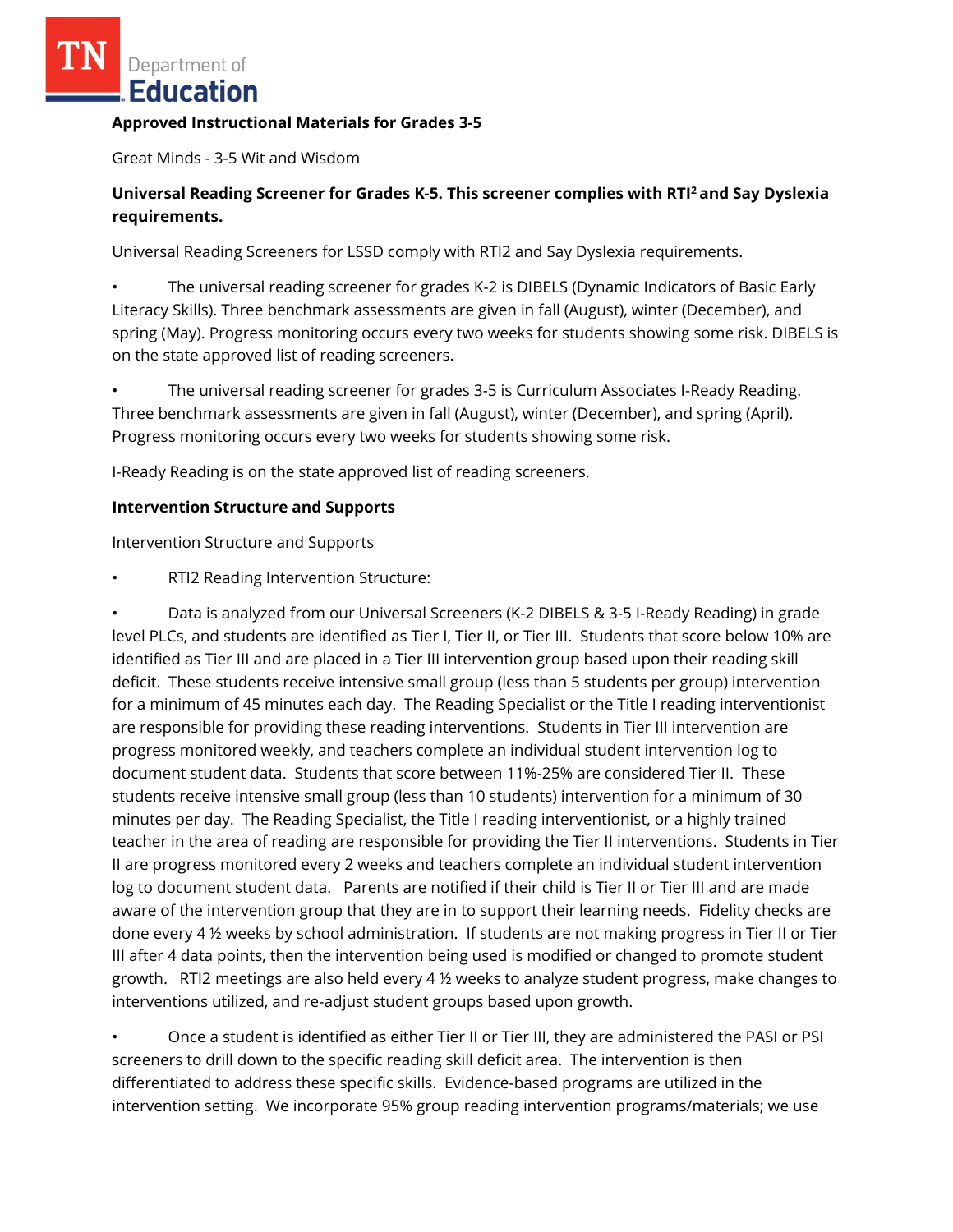the Spalding program; we use the Tapping Out with Tiles program; we also use Waterford program and I-Ready instructional resources/lessons.

- Sample RTI2 Schedules:
- Coles Ferry Elementary RTI2 Intervention Times:
- o K: 8:45-9:30
- o 1st: 9:30-10:15
- o 2nd: 10:15-11
- o 3rd: 7:55-8:40
- o 4th: 1:00-1:45
- o 5th: 1:55-2:40
- Byars Dowdy Elementary RTI2 Intervention Times:
- o K: 9:50 10:50
- o 1st: 12:40 1:40
- o 2nd: 8:00 9:00
- o 3rd: 10:40 11:40
- o 4th: 1:40 2:40
- o 5th: 11:40 12:40

## **Parent Notification Plan/Home Literacy Reports**

Parent Notification Plan/Home Literacy Reports

• At the beginning of the school year 2020-21, LSSD sent out a parent letter to all K-2 parents to inform them of the Amplify CKLA Curriculum (letter included). The parent letter explained how this curriculum will help students to build the early literacy skills needed to become successful readers by second grade and then move on to be successful reading rigorous content in 3rd grade and above. It also details that Amplify CKLA has materials to support students such as decodable chapter books that allow students to practice just-learned sound-spellings within an authentic reading experience that incorporates compelling plots and interesting characters.

• For all grades K-3 our district will notify parents after each benchmark to communicate if their child's scores fall below the 55th percentile in reading or if they are meeting the benchmark successfully. Grades 4-5 will notify parents annually. The informational letter to parents will explain the importance of reading proficiency by the end of 3rd grade, and how parents can access no-cost reading activities at home to support their child's reading skills. The letter will be written in parentfriendly language to provide a clear explanation of student skills gaps and the depth and extent of